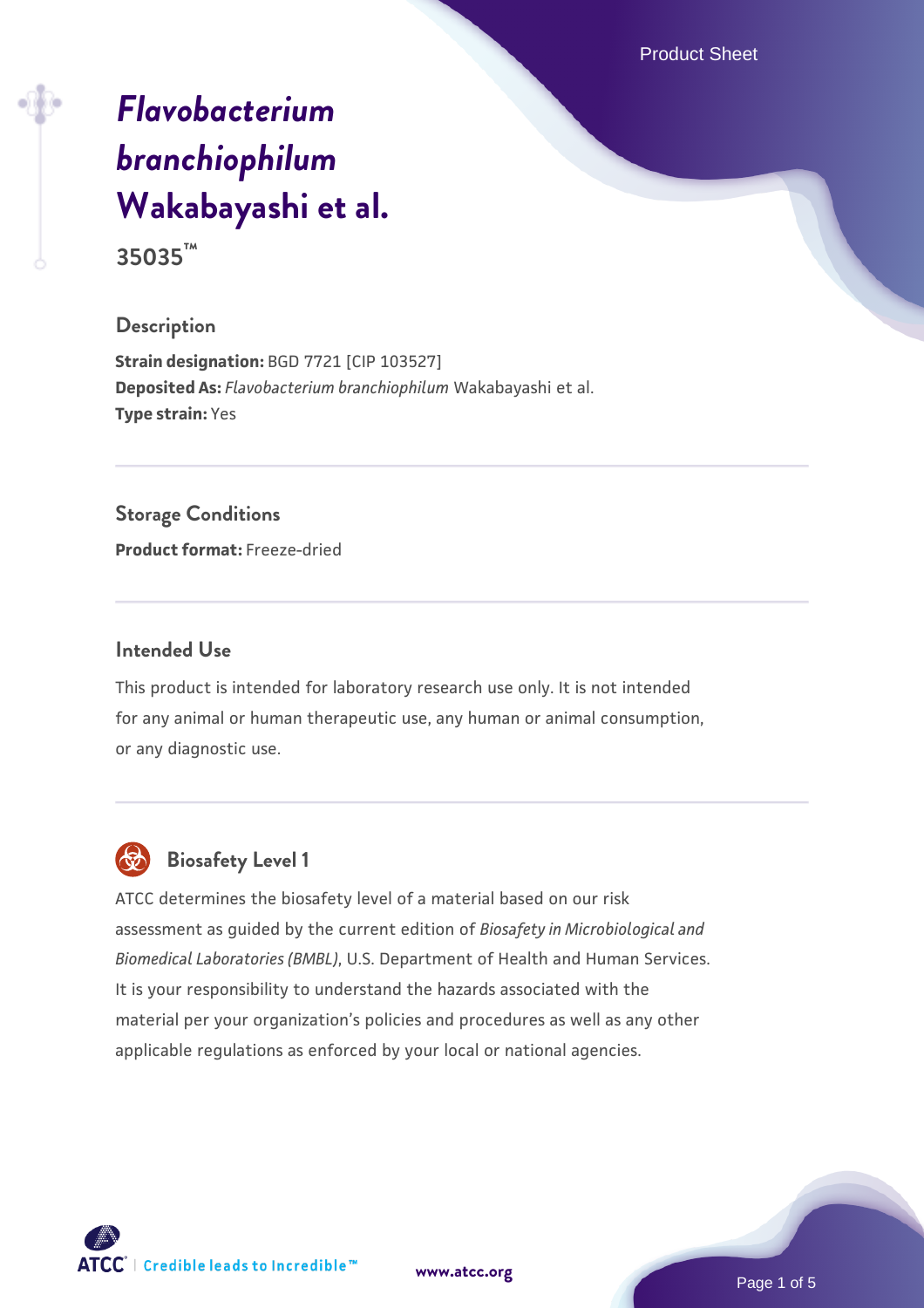ATCC highly recommends that appropriate personal protective equipment is always used when handling vials. For cultures that require storage in liquid nitrogen, it is important to note that some vials may leak when submersed in liquid nitrogen and will slowly fill with liquid nitrogen. Upon thawing, the conversion of the liquid nitrogen back to its gas phase may result in the vial exploding or blowing off its cap with dangerous force creating flying debris. Unless necessary, ATCC recommends that these cultures be stored in the vapor phase of liquid nitrogen rather than submersed in liquid nitrogen.

## **Certificate of Analysis**

For batch-specific test results, refer to the applicable certificate of analysis that can be found at www.atcc.org.

#### **Growth Conditions**

**Medium:**  [ATCC Medium 1299: Cytophaga medium](https://www.atcc.org/-/media/product-assets/documents/microbial-media-formulations/atcc-medium-1299.pdf?rev=faecd9d9c39e4817a80d1a4dd6c7c53a) **Temperature:** 20°C

#### **Handling Procedures**

**1. Open vial according to enclosed instructions.**

**2. Using a single tube of #1299 broth (5 to 6 ml), withdraw approximately 0.5 to 1.0 ml with a Pasteur or 1.0 ml pipette. Rehydrate the entire pellet.**

**3. Aseptically transfer this aliquot back into the broth tube. Mix well.**

4. Use several drops of the suspension to inoculate a second tube of broth.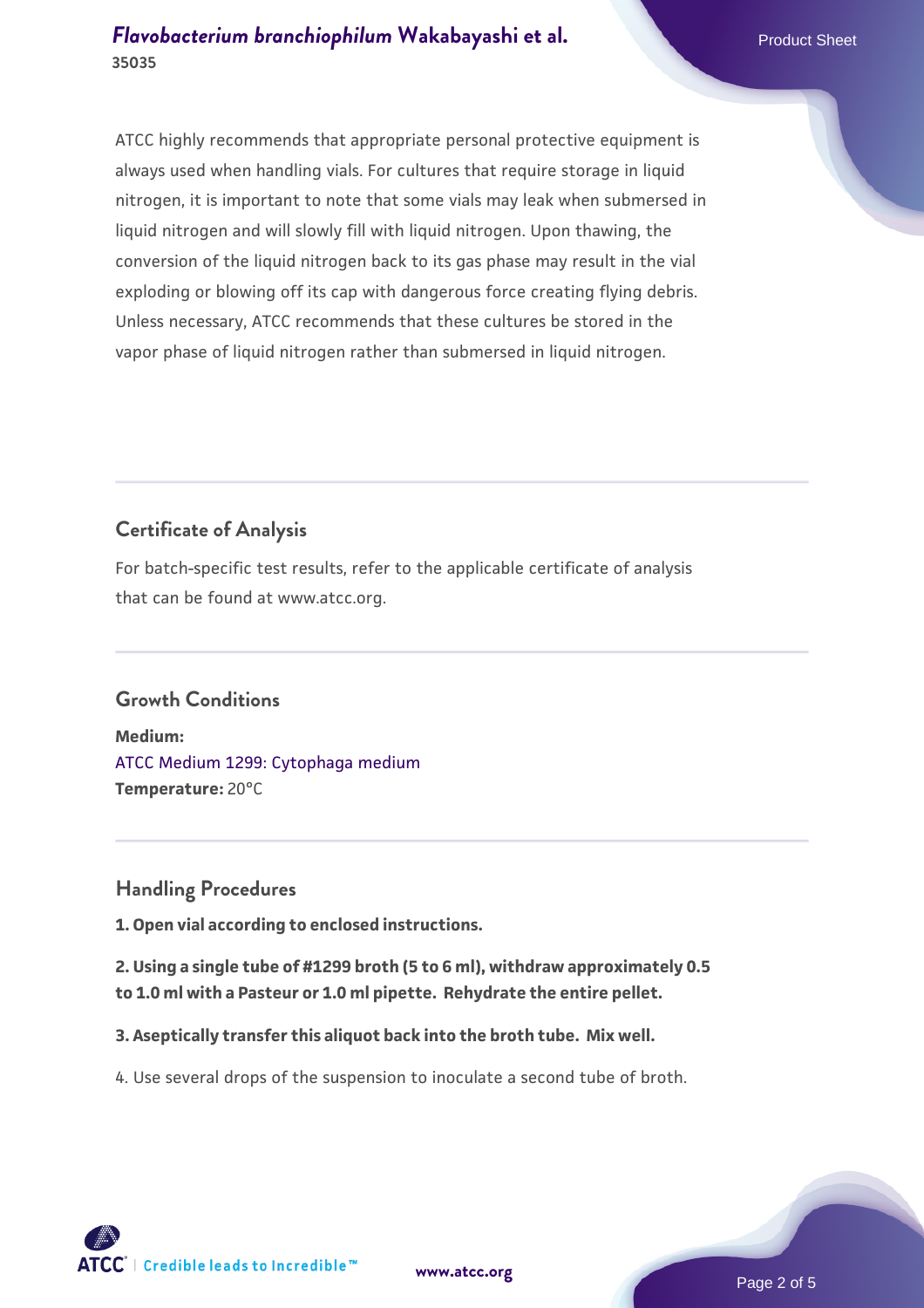#### *[Flavobacterium branchiophilum](https://www.atcc.org/products/35035)* [Wakabayashi et al.](https://www.atcc.org/products/35035) Product Sheet **35035**

5. Incubate all tubes at 20°C for 6-10 days then plate the culture onto #1299 agar for another 6-10 days.

#### **Notes**

Best growth will be found in the broth. Colonies on #1299 agar are circular, smooth, glistening, entire, convex, and pale yellow in color. In older cultures, larger colonies may appear orange.

#### **Material Citation**

If use of this material results in a scientific publication, please cite the material in the following manner: *Flavobacterium branchiophilum* Wakabayashi et al. (ATCC 35035)

#### **References**

References and other information relating to this material are available at www.atcc.org.

#### **Warranty**

The product is provided 'AS IS' and the viability of ATCC® products is warranted for 30 days from the date of shipment, provided that the customer has stored and handled the product according to the information included on the product information sheet, website, and Certificate of Analysis. For living cultures, ATCC lists the media formulation and reagents that have been found to be effective for the product. While other unspecified media and reagents may also produce satisfactory results, a change in the ATCC and/or depositor-recommended protocols may affect the



**[www.atcc.org](http://www.atcc.org)**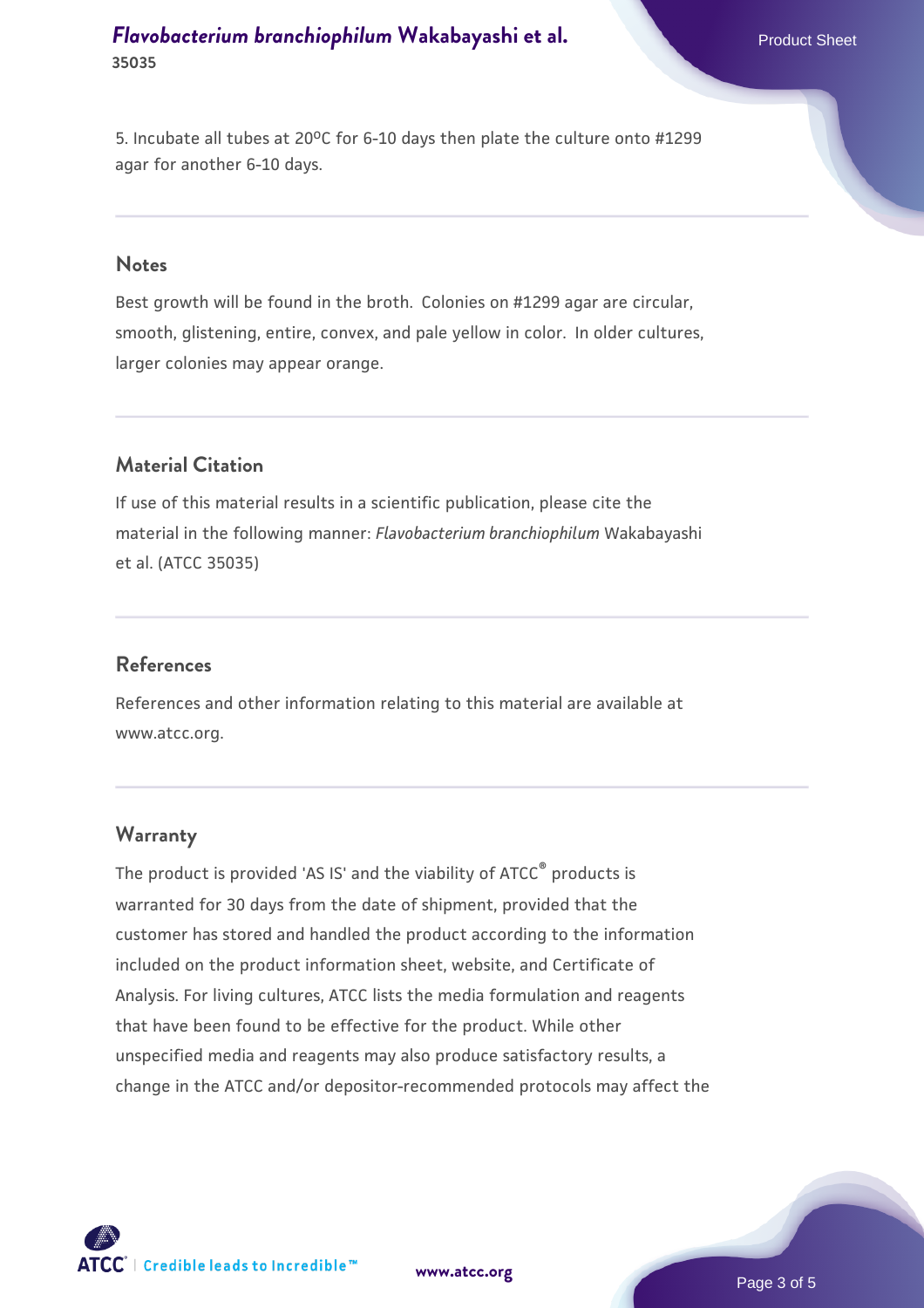#### *[Flavobacterium branchiophilum](https://www.atcc.org/products/35035)* [Wakabayashi et al.](https://www.atcc.org/products/35035) Product Sheet **35035**

recovery, growth, and/or function of the product. If an alternative medium formulation or reagent is used, the ATCC warranty for viability is no longer valid. Except as expressly set forth herein, no other warranties of any kind are provided, express or implied, including, but not limited to, any implied warranties of merchantability, fitness for a particular purpose, manufacture according to cGMP standards, typicality, safety, accuracy, and/or noninfringement.

#### **Disclaimers**

This product is intended for laboratory research use only. It is not intended for any animal or human therapeutic use, any human or animal consumption, or any diagnostic use. Any proposed commercial use is prohibited without a license from ATCC.

While ATCC uses reasonable efforts to include accurate and up-to-date information on this product sheet, ATCC makes no warranties or representations as to its accuracy. Citations from scientific literature and patents are provided for informational purposes only. ATCC does not warrant that such information has been confirmed to be accurate or complete and the customer bears the sole responsibility of confirming the accuracy and completeness of any such information.

This product is sent on the condition that the customer is responsible for and assumes all risk and responsibility in connection with the receipt, handling, storage, disposal, and use of the ATCC product including without limitation taking all appropriate safety and handling precautions to minimize health or environmental risk. As a condition of receiving the material, the customer agrees that any activity undertaken with the ATCC product and any progeny or modifications will be conducted in compliance with all applicable laws, regulations, and guidelines. This product is provided 'AS IS' with no representations or warranties whatsoever except as expressly set forth herein and in no event shall ATCC, its parents, subsidiaries, directors, officers, agents, employees, assigns, successors, and affiliates be liable for indirect, special, incidental, or consequential damages of any kind in connection with



**[www.atcc.org](http://www.atcc.org)**

Page 4 of 5